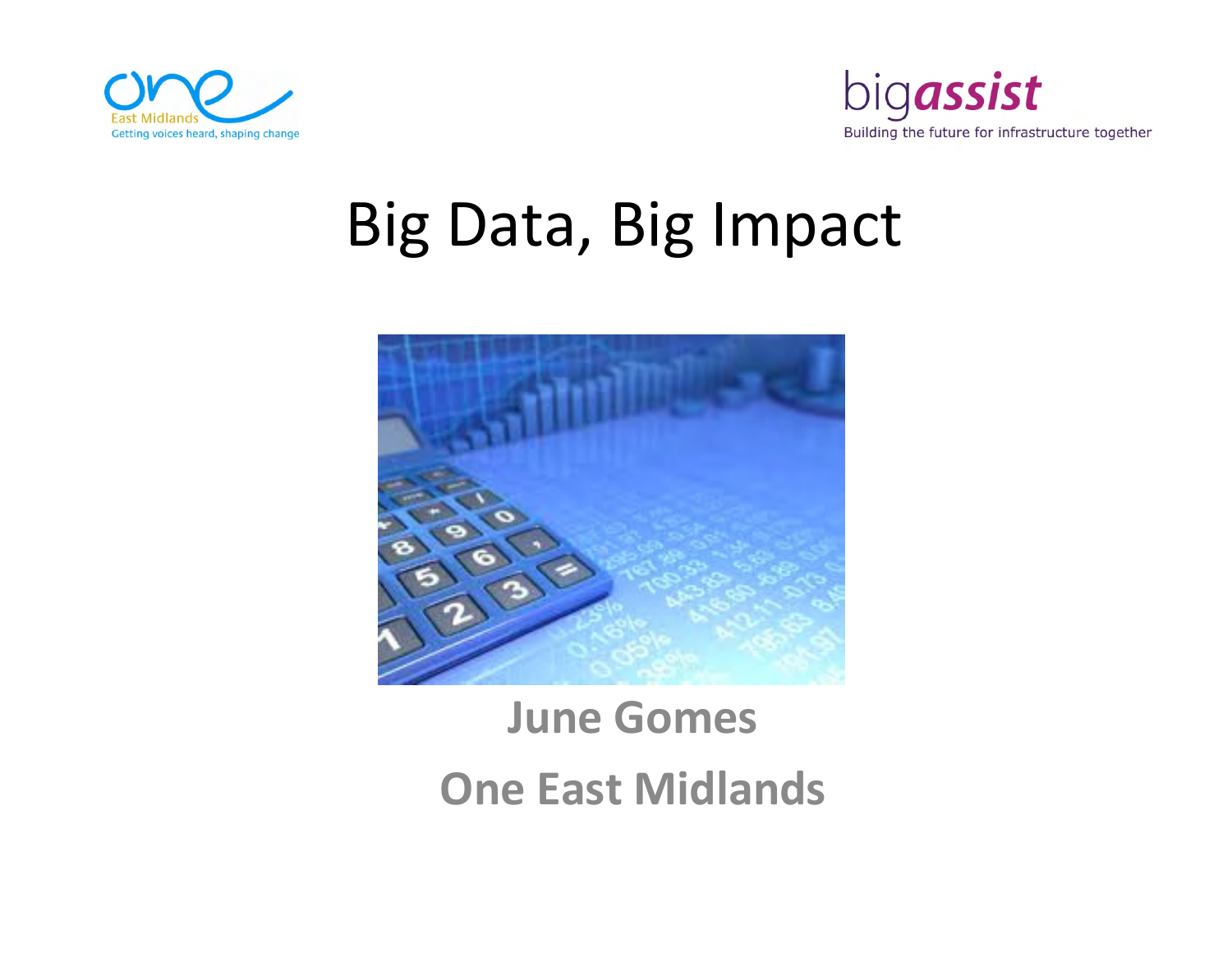

#### bigassist What is Big Data?ilding the future for infrastructure together

- •"one byte more than you are comfortable with"
- $\bullet$  Big data – using diverse sources of data sets, some of which might be very large and employing mathematical techniques to extract new information from them.
- $\bullet$  Open data - Datasets that are made accessible in non proprietary formats under licences that permit unrestricted re-use. Open government data involves governments providing many of their datasets online in this way
- • IT company IBM estimates 2.5 quintillion bytes of data are created every day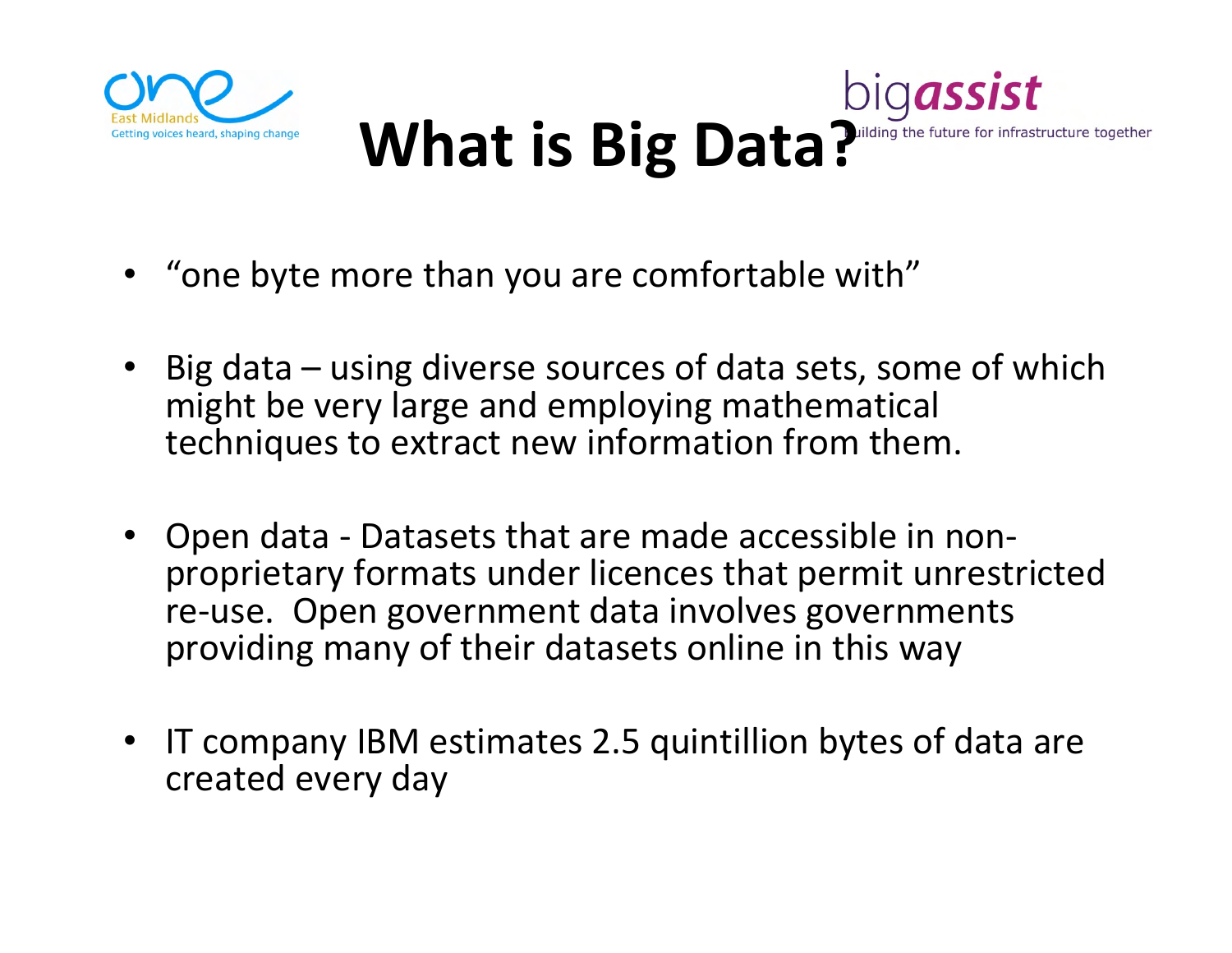

#### Building the future for infrastructure together Do we need to crunch the numbers?

bigassist

- $\bullet$  "Its is easy to keep on doing things you do because thats what you've always done. Data allows you to see if its the right thing to do", (Duncan Ross, Datakind UK)
- • Experience +data =
	- shows what you are doing works
	- Shows you how to do things more effectively
	- Shows you how to do more with the resources you have
- $\bullet$  Private sector been analysing data for years. E.g. Tesco Clubcard initiative collects data on its customers spending habits and uses it to inform the business.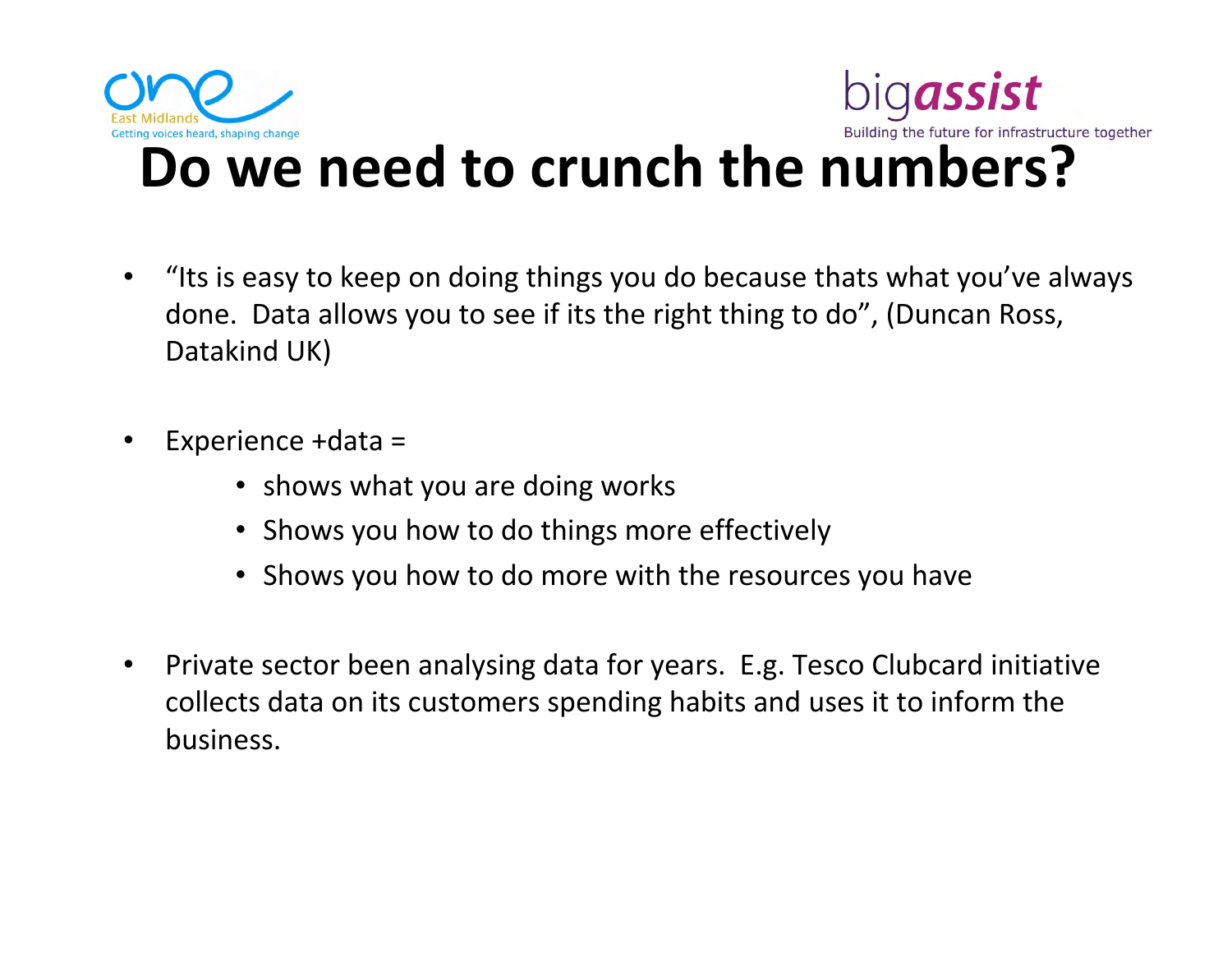



# Benefits of using open data

- Existing open government data can be used by charities/VCS:
- to add value to their work,
- to target services better,
- to improve advocacy and fundraising
- to support knowledge sharing and collaboration between different charities and agencies
- to demonstrate impact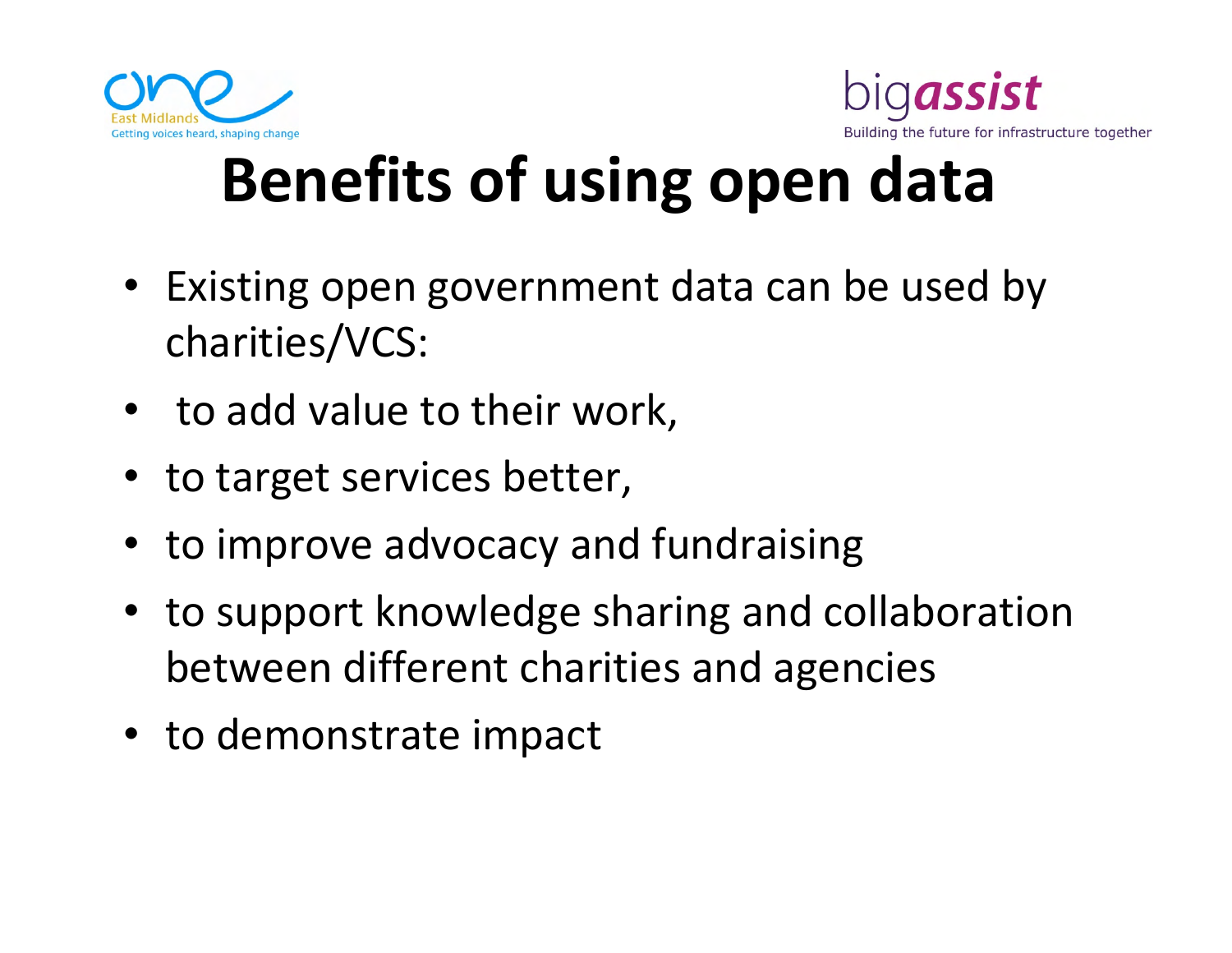# Case Study Macmillan Cancer Support



- Macmillan has been able to analyse NHS data sets, including cancer registration and mortality to create a desktop tool for commissioners to plan cancer care in advance in any area of the UK.
- The model developed by the charity predicts how many people will be diagnosed with cancer, what types they will have, how many will die and what their needs will be in 1-3 years.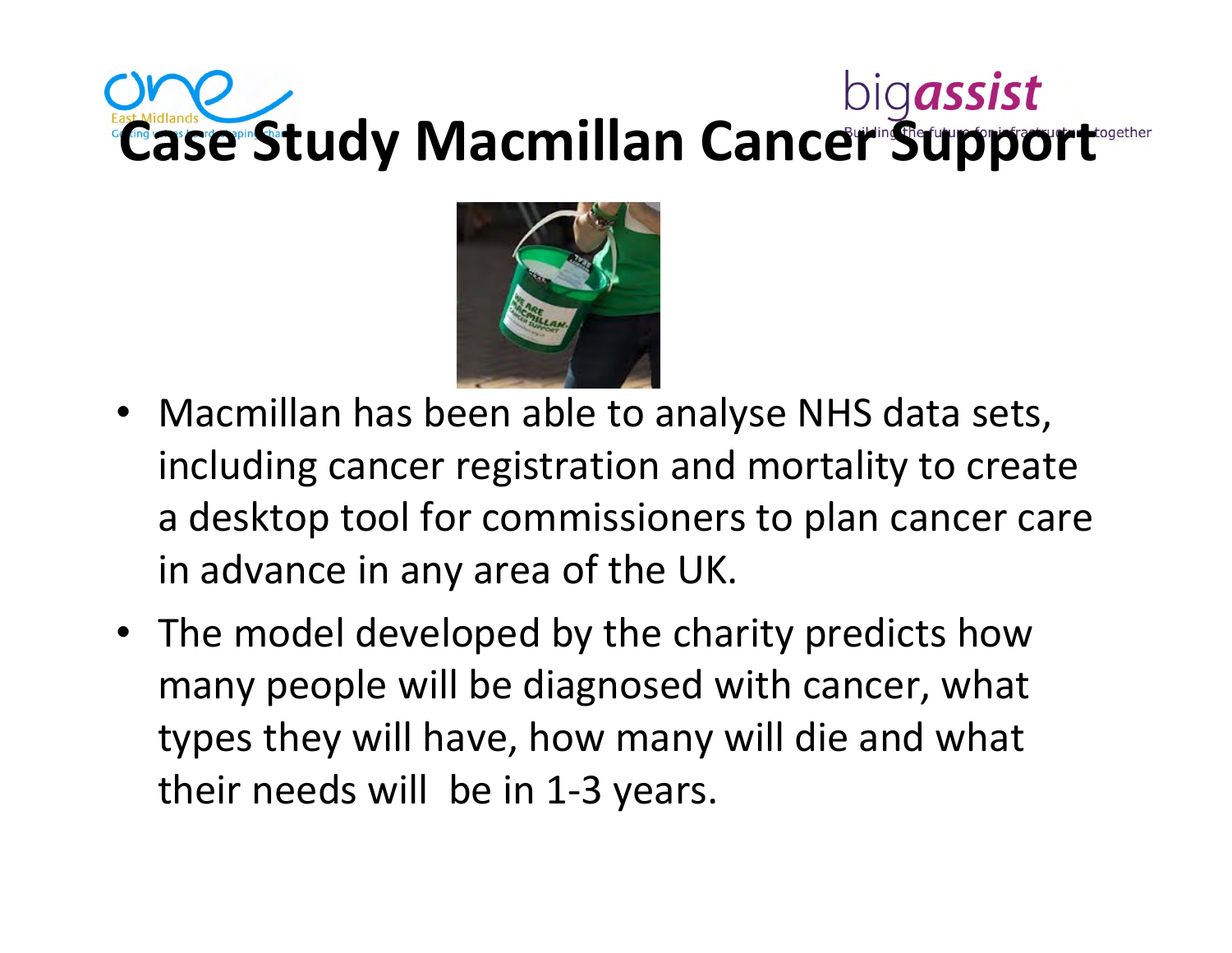

#### bigassist Barnsley Hospice<sup>Building the future for infrastructure together</sup>



Barnsley Hospice provides an example of how data can be used to improve fundraising. By linking the postcodes from their donor database to local council information on the socio-economic profile of neighbourhoods, they are able to tailor their fundraising strategy for each area; for example, by marketing small pledges for lower income areas and corporate giving where businesses are located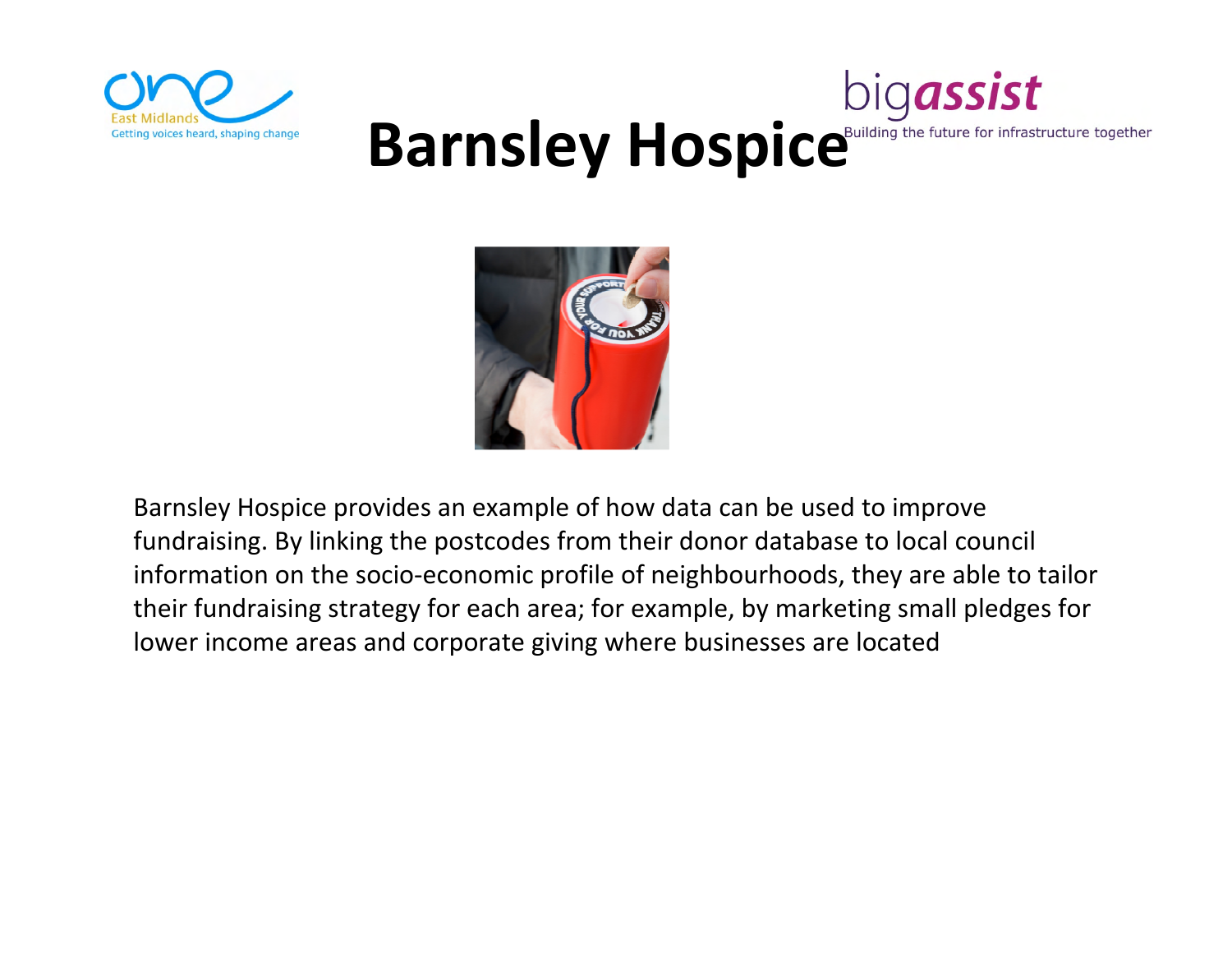

## Barriers



- Realistic about the sectors knowledge, skills and capacity to work with data
- Understanding how and where to access big data sets.
- Measuring impact can be hard and a bit frightening for some VCS organisations.
- Do all VCS organisations really want to know the truth about their impact, and do they want others to know
- Will anyone listen to the results anyway or is it basically a pointless exercise?
- Do the benefits outweigh the costs?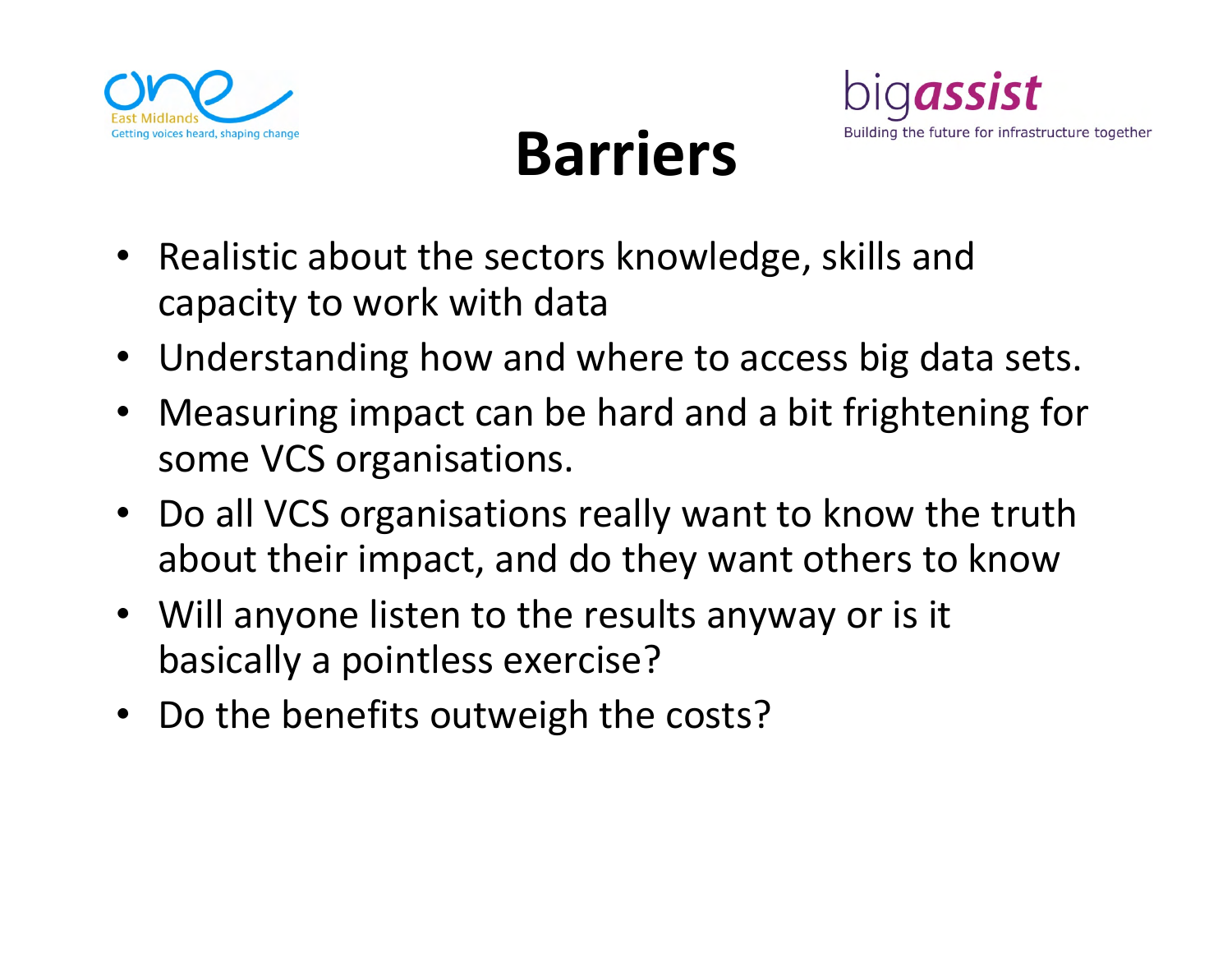

- $\bullet$ • http://data.gov.uk/ - There are over 9,000 datasets available, from all central government departments and a number of other public sector bodies and local authorities.
- Councils have been asked to publish info on spending of more than £500 in an open format online.
- The Justice Data Lab has already been launched by the Ministry of Justice, working with NPC to explore how charities can use data on reoffending to assess the outcomes of their programmes. http://www.justice.gov.uk/justice-data-lab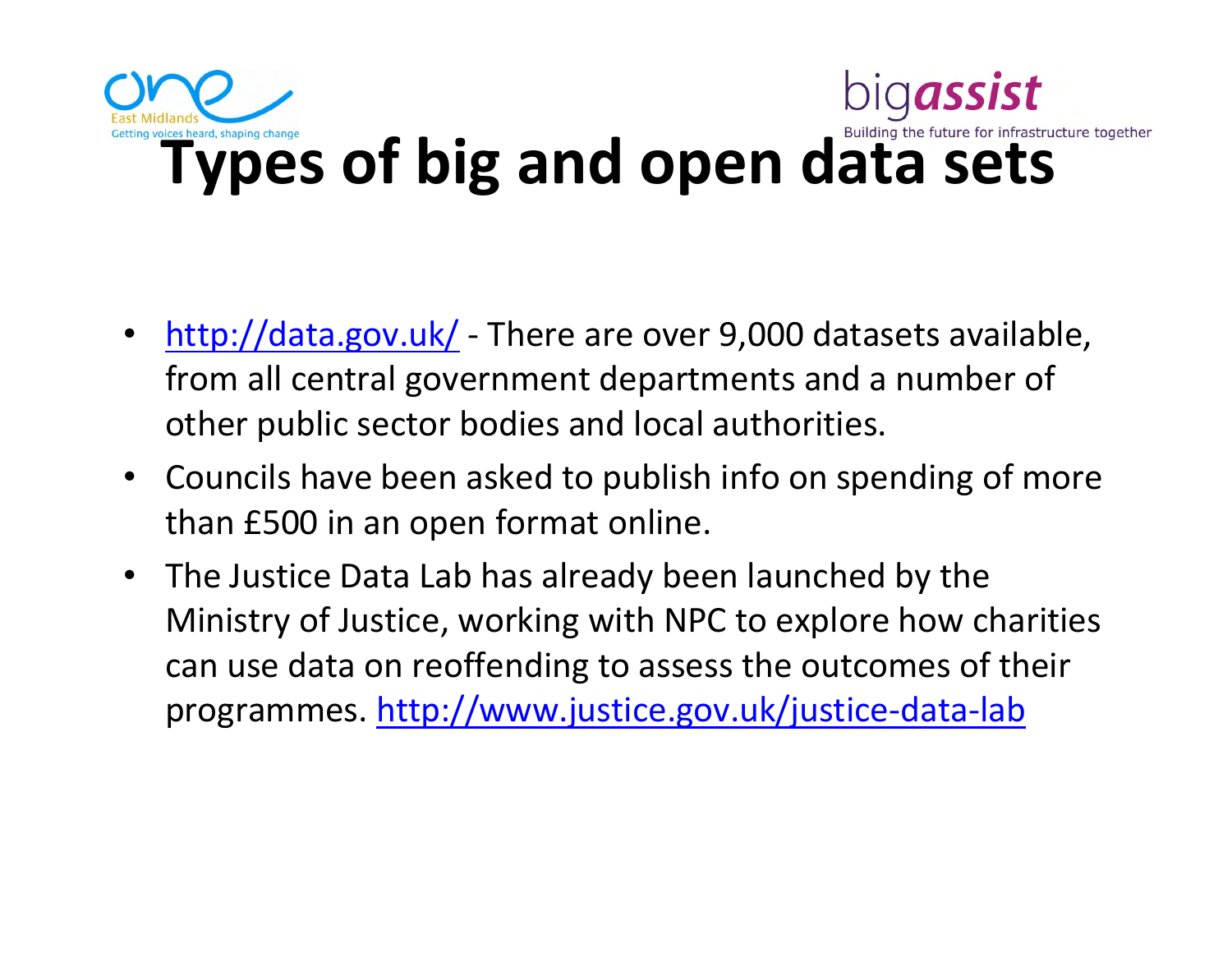



# Useful places to look for data

- •• http://www.hscic.gov.uk/searchcatalogue - UK health and social care data
- $\bullet$ http://data.ncvo.org.uk/category/almanac/- NCVO Almanac a directory of useful sources of data on the voluntary sector.
- $\bullet$  The Global Value Exchange - is an open source data resource that relies on contributions from real practitioners. This "bottom up" approach allows the real experiences of stakeholders and organisations to be heard by others. http://www.globalvaluexchange.org/
- $\bullet$  Data Unity is an open source web tool which lets you explore and visualise data then share discoveries with others. The tool promotes Open Data, where you can query and publish data from within your organisation and outside. http://dataunity.org/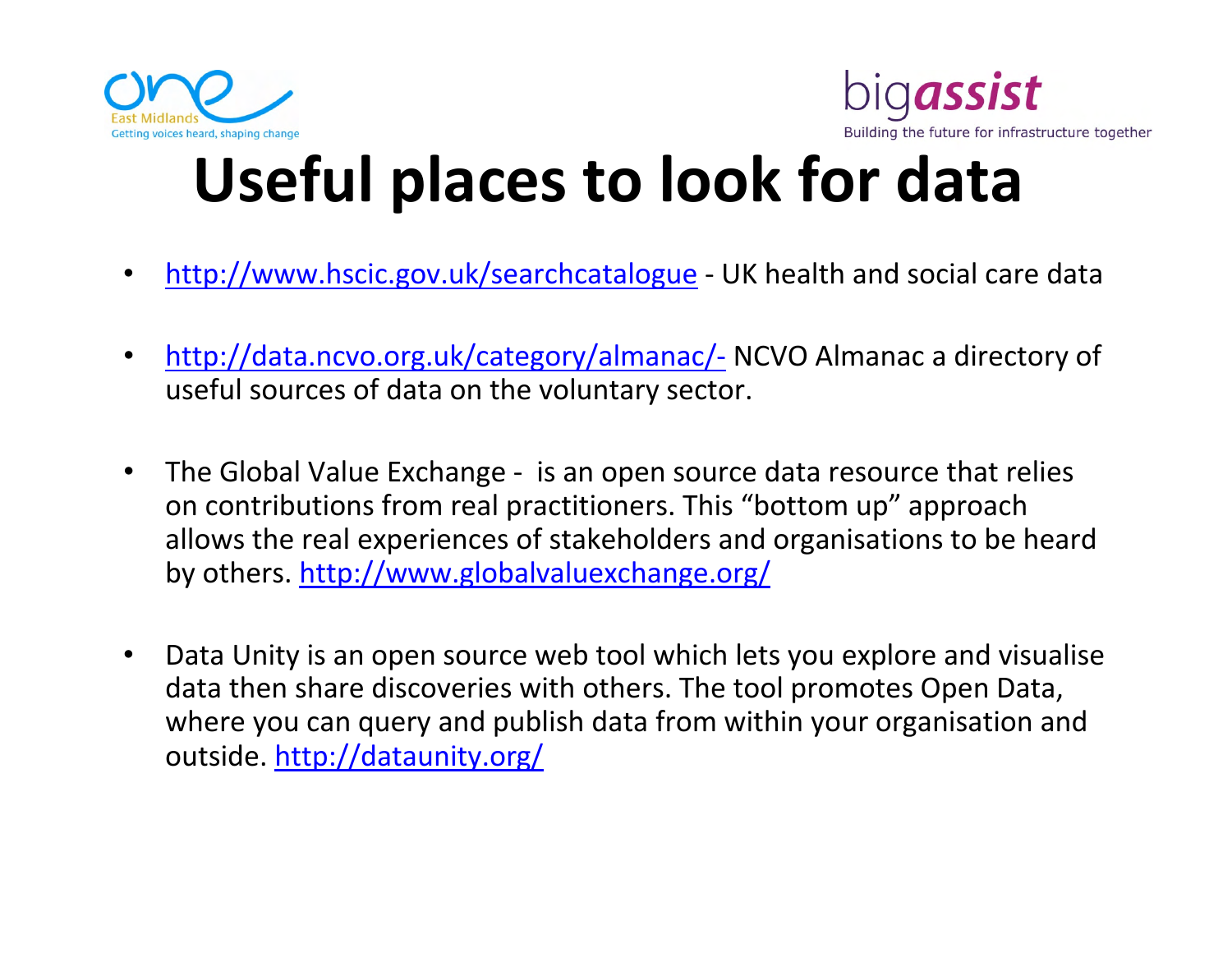# bigassist Cetting voices heard, shaping change  $\mathbf U$ Seful places to look for data

#### $\bullet$ This unit cost database

http://data.gov.uk/sib\_knowledge\_box/toolkit) brings together more than 600 cost estimates in a single place, most of which are national costs derived from government reports and academic studies. The costs cover crime, education and skills, employmentand economy, fire, health, housing and social services. The costs can be used by local commissioners, charitable organisations andsocial enterprises to inform:

- proposals for new interventions or the redesign of existing public services and
- Feasibility studies and evaluations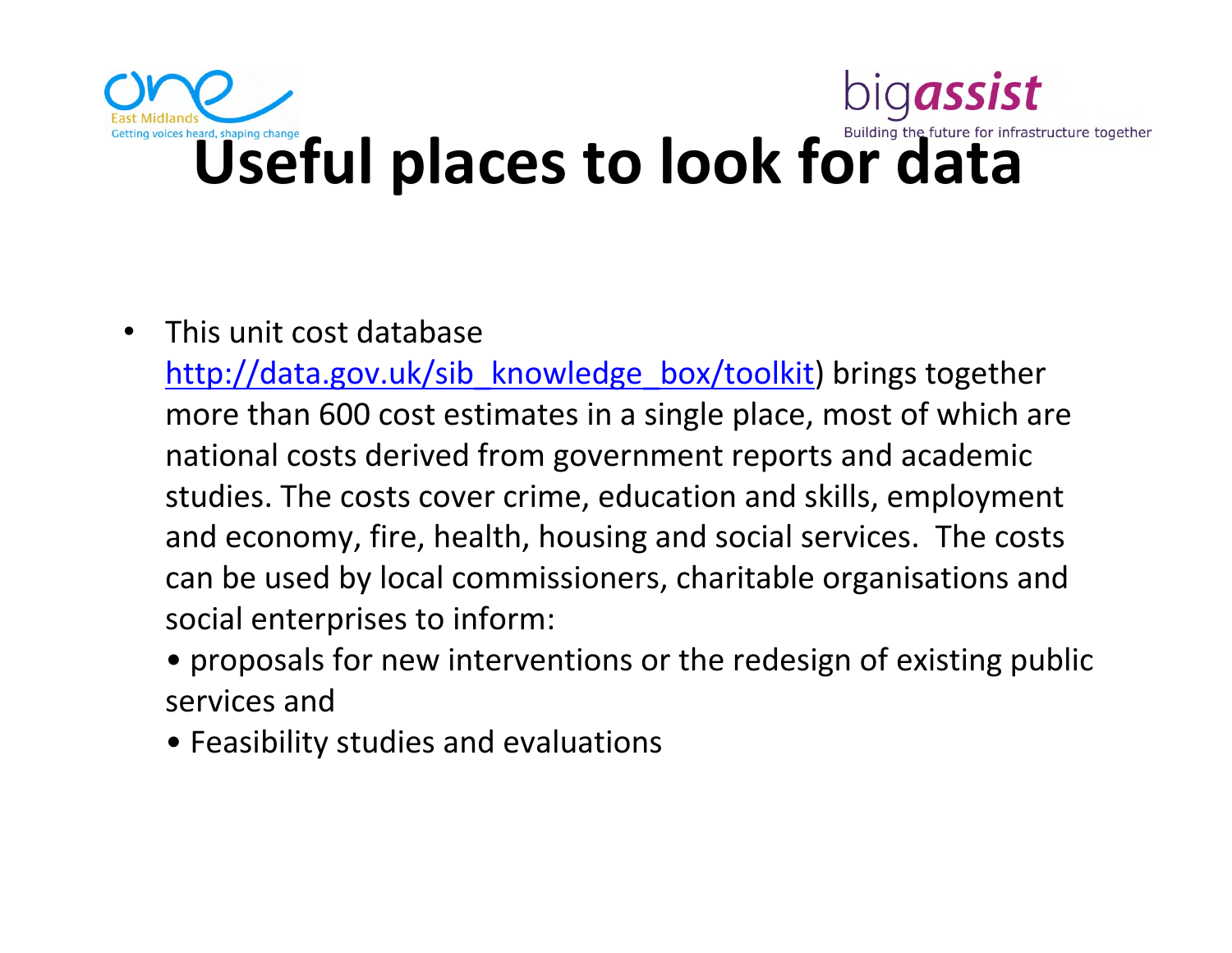



#### What if we don't crunch the numbers?



• Are we in danger of losing contracts/funding/business to private sector/university organisations who can crack the data and use it to present a strong business case?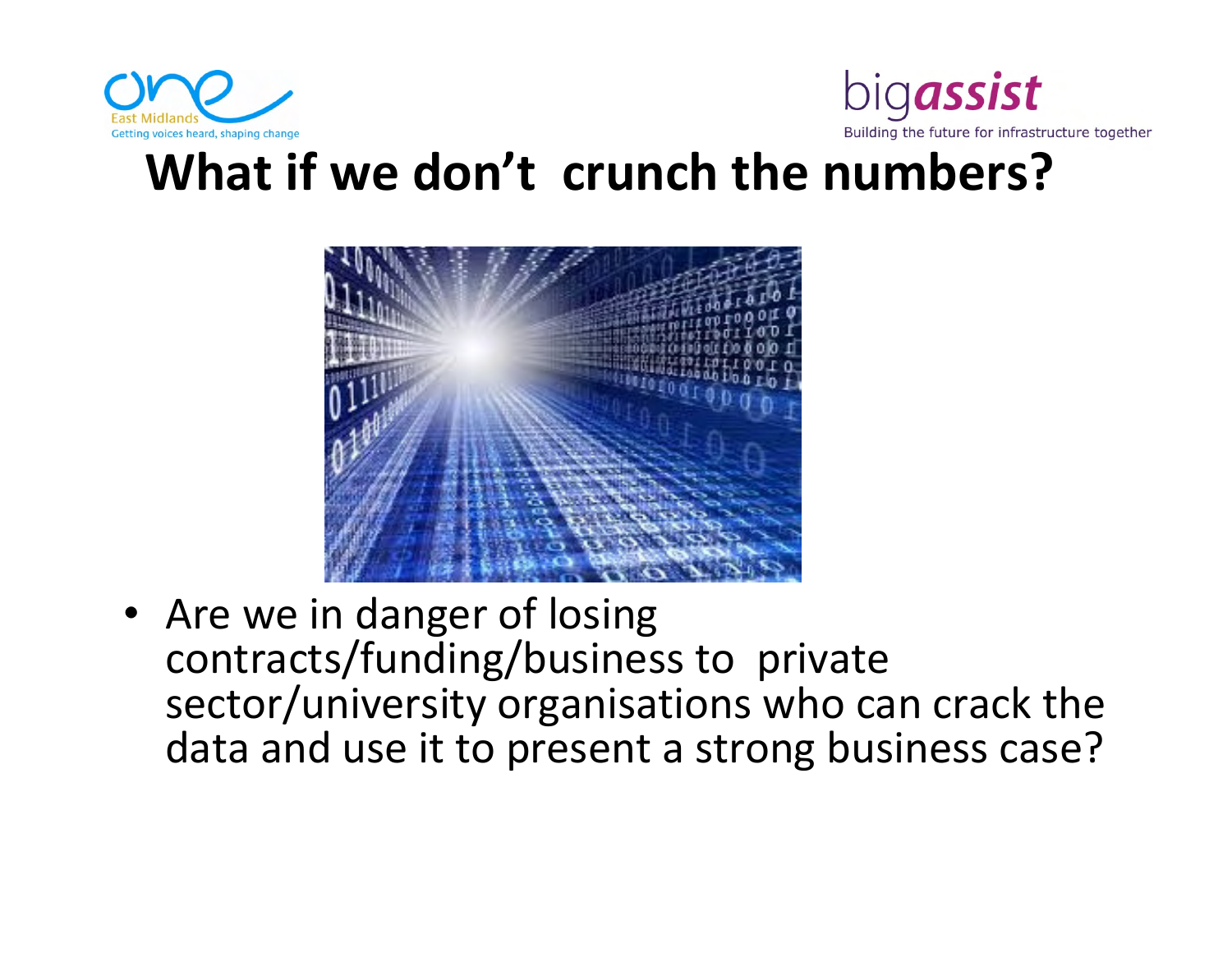





- What kind of data would be useful to VCS infrastructure/ or VCS organisations?
- $\bullet$ Do you think this data is available?
- What would you need to do to get the data?
- What would you use the data for?